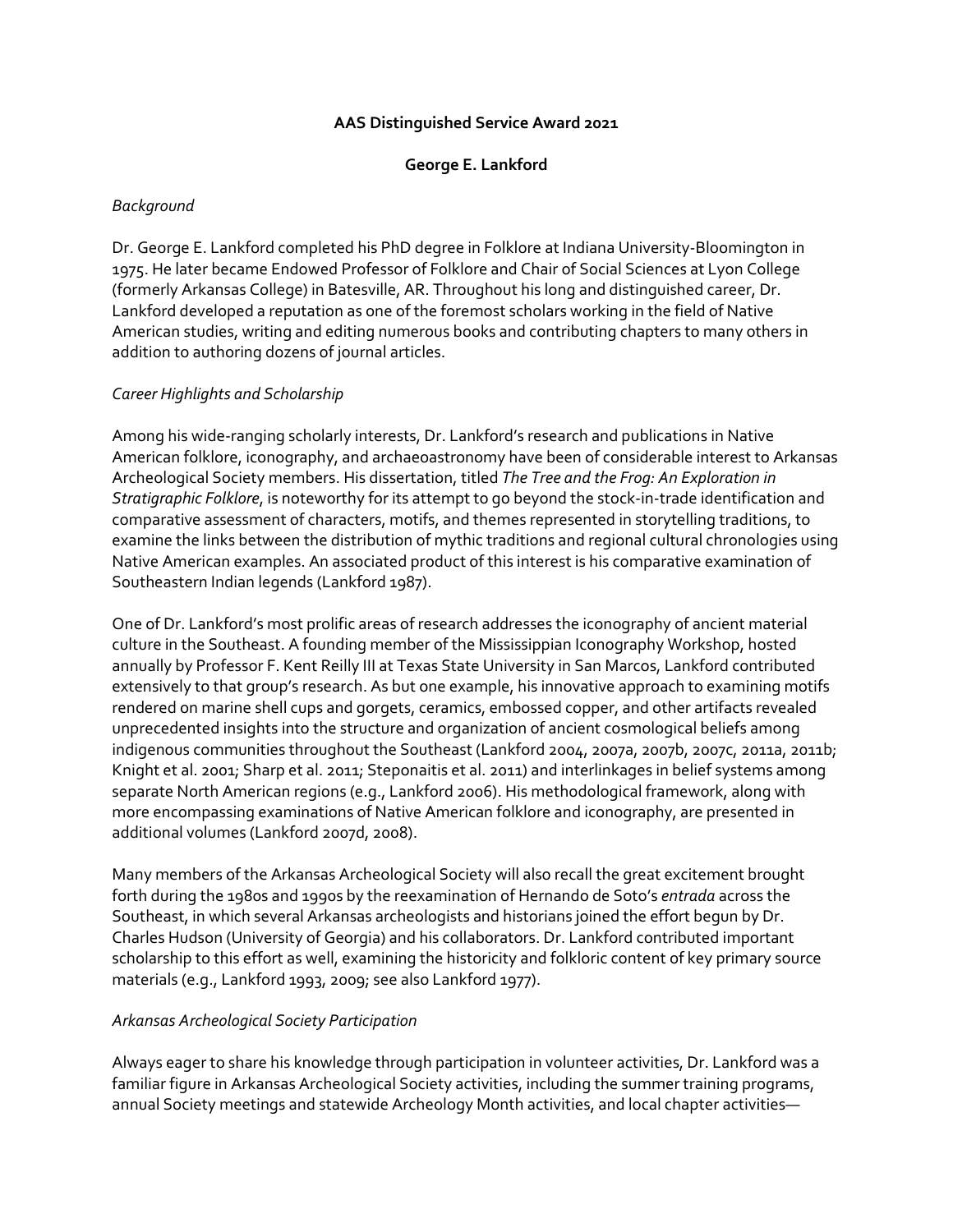foremost among the latter with the Central Mississippi Valley chapter at Arkansas State University. He is a favorite lecturer of the Central Mississippi Valley Chapter and also presented lectures to several other chapters on a variety of topics. As a Society and CMV member, he was active in research and preservation of sites in his local community and Independence County. In 2012 he provided the annual meeting keynote presentation on the topic of Mississippian iconography.

# *Summary*

Dr. Lankford's scholarship, together with his dedicated participation in our Society's activities across many decades, have been a major influence for ARAS staff and AAS members alike, particularly with respect to the importance of folklore studies for understanding Native American culture and history in general, and expanding our interpretation of the archeological record in particular. For these enduring contributions, we are honored to nominate Dr. George E. Lankford for the Arkansas Archeological Society's 2021 Distinguished Service Award.

Dr. Juliet Morrow, Research Station Archeologist Dr. George Sabo III, Emeritus Director

# *References Cited*

Knight, Vernon J., Jr., James A. Brown, and George E. Lankford 2001 On the Subject Matter of Southeastern Ceremonial Complex Art. *Southeastern Archaeology* 20:129–141.

### Lankford, George E.

1975 *The Tree and the Frog: An Exploration in Stratigraphic Folklore.* PhD dissertation, Indiana University-Bloomington.

1977 A New Look at De Soto's Route through Alabama. *Journal of Alabama Archaeology*  $23(1):10-36.$ 

1987 *Native American Legends—Southeastern Legends: Tales from the Natchez, Caddo, Biloxi, Chickasaw, and Other Nations*. August House, Little Rock.

1993 Legends of the Adelantado. In *The Expedition of Hernando de Soto West of the Mississippi, 1541–1543,* edited by Gloria A. Young and Michael P. Hoffman, pp. 173–191. University of Arkansas Press, Fayetteville.

2004 World on a String: Some Cosmological Components of the Southeastern Ceremonial Complex. In *Hero, Hawk, and Open Hand: American Indian Art of the Ancient Midwest and South*, edited by Richard F. Townsend and Robert V. Sharp, pp. 207–217. Art Institute of Chicago and Yale University Press, New Haven.

2006 Some Southeastern Influences in the Southeastern Ceremonial Complex. *The Arkansas Archeologist* 45:1–26.